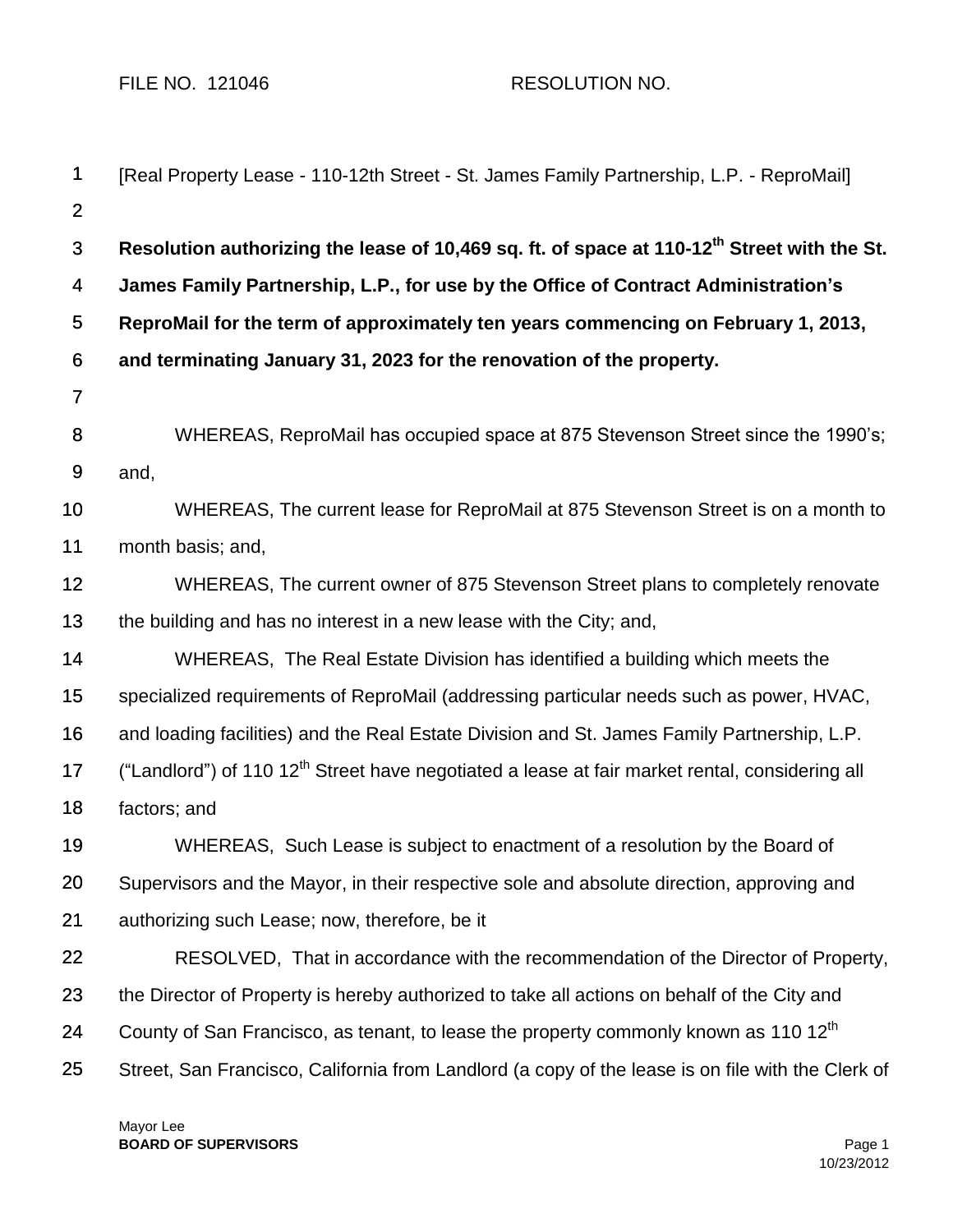## FILE NO. 121046 RESOLUTION NO.

1 2 3 4 5 6 7 8 9 10 11 12 13 the Board of Supervisors in File No. \_\_\_\_\_\_\_\_\_, which is hereby declared to be a part of this resolution as if set forth fully herein) and on a form approved by the City Attorney; and, be it FURTHER RESOLVED, That the Lease for 110  $12<sup>th</sup>$  Street shall be for the term of approximately ten (10) years commencing upon Substantial Completion of the tenant improvements (expected to be February 1, 2013) and terminating on January 31, 2023, subject to City's right to terminate the lease any time after February 1, 2018 ( approximately 5 years) by providing to Landlord one (1) year prior written notice; and, be it FURTHER RESOLVED, That the base monthly rent for the first year of the term shall be \$27,000 per month (approximately \$2.58 per sq. ft.). Annually on each February 1 of the term, the base rent shall be subject to a four percent (4%) fixed increase. City shall pay either to Landlord or the service provider for separately metered utilities, janitorial, security alarm system costs, and other typical tenant expenses; and, be it FURTHER RESOLVED, That the Lease shall include a lease clause, indemnifying,

14 15 16 17 18 19 20 holding harmless, and defending Landlord and its agents from and against any and all claims, costs and expenses, including without limitation, reasonable attorneys' fees, incurred as a result of any default by the City in the performance of any of its obligations under the Lease, or any negligent acts or omissions of the City or its agents, in, on, or about the Premises or the property on which the Premises are located, excluding those claims, costs and expenses incurred as a result of the gross negligence or willful misconduct of the Landlord or its agents; and, be it

21 22 23 24 FURTHER RESOLVED, That all actions heretofore taken by the officers of the City with respect to such Lease are hereby approved, confirmed and ratified; and, be it FURTHER RESOLVED, That the Board of Supervisors authorizes the Director of Property to enter into any amendments or modifications to the Lease (including, without

25 limitation, the exhibits) that the Director of Property determines, in consultation with the City

Mayor Lee **BOARD OF SUPERVISORS** Page 2